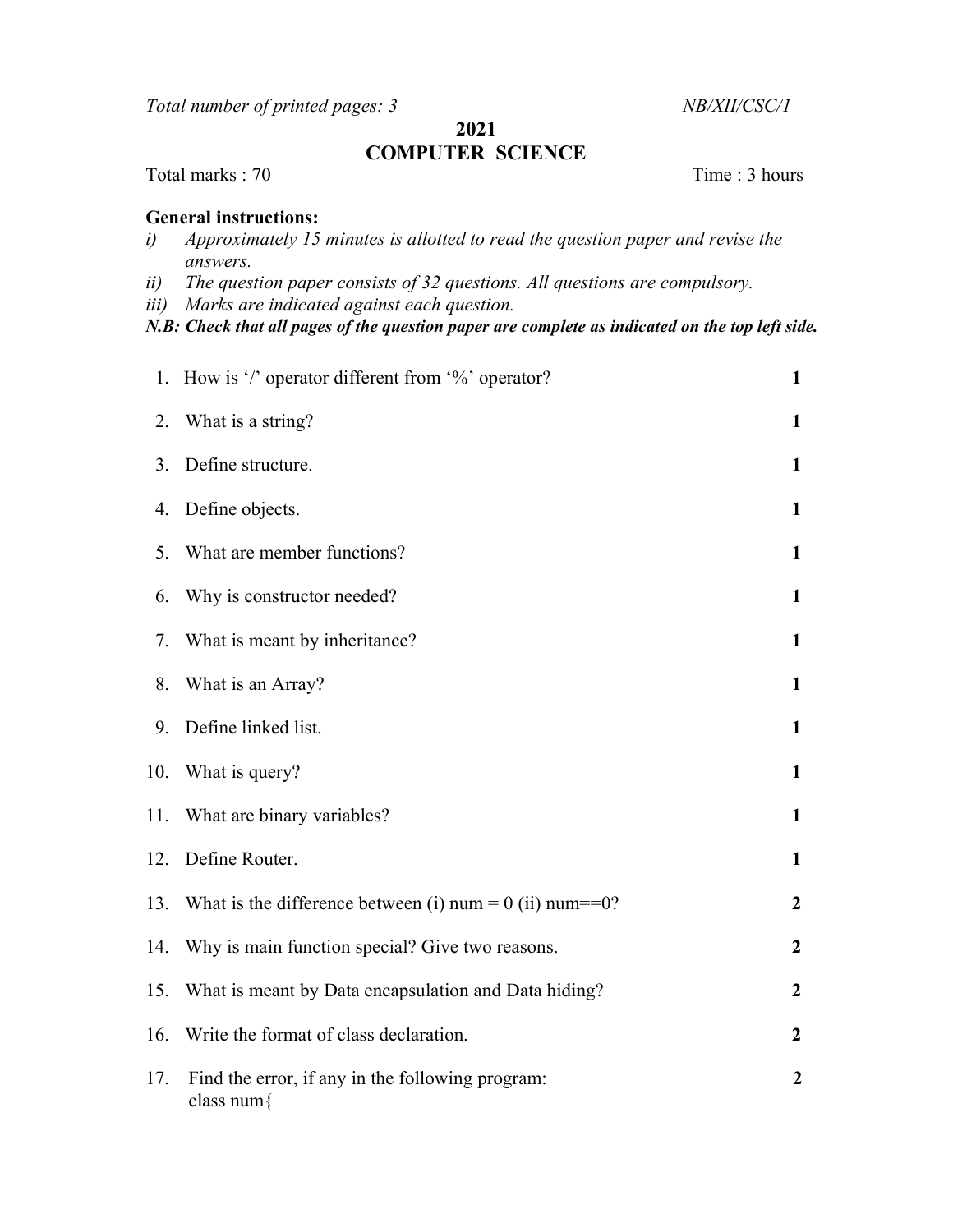int n; public; int num()  $\{$  $n=4;$  } void display() $\{$  $\text{cout} \leq n$ ; }

| 18. | Give the format of derived class declaration with an example.                                                                                                                                      | $\boldsymbol{2}$        |
|-----|----------------------------------------------------------------------------------------------------------------------------------------------------------------------------------------------------|-------------------------|
| 19. | What is a data structure? Give one example of non linear data structure.                                                                                                                           | $\boldsymbol{2}$        |
| 20. | Write an algorithm to push element into the stack.                                                                                                                                                 | $\overline{2}$          |
| 21. | What is the use of UPDATE command?                                                                                                                                                                 | $\overline{2}$          |
| 22. | Draw a logical Circuit Diagram for the following Boolean Expression:<br>$X^{\prime}$ $(Y^{\prime}+Z)$                                                                                              | $\boldsymbol{2}$        |
| 23. | Why are Computer Viruses also called viruses?                                                                                                                                                      | $\boldsymbol{2}$        |
| 24. | What is polymorphism? Give a suitable example of the same.                                                                                                                                         | $\overline{\mathbf{4}}$ |
| 25. | Explain different ways to declare member functions in $C++$ with suitable<br>example.                                                                                                              | $\overline{\mathbf{4}}$ |
| 26. | a. Write a program to demonstrate overloading Constructor with array of class<br>object.<br><b>OR</b>                                                                                              | $\overline{\mathbf{4}}$ |
|     | b. Write some of the special characteristics of destructors.                                                                                                                                       |                         |
| 27. | a. What is visibility modes in class derivations? What are those modes?<br>OR.<br><b>b.</b> Explain the different types of inheritance.                                                            | 4                       |
| 28. | <b>a.</b> The following numbers : $(89, 20, 31, 56, 20, 64, 48)$ are required to be sorted<br>using bubble sort. Show how the list would appear at the end of each pass?<br><b>OR</b>              | 4                       |
|     | <b>b.</b> Considering the following key set : $42$ , $29$ , $74$ , $11$ , $65$ , $58$ . Use insertion sort<br>to sort the data in ascending order and indicate the sequences of steps<br>required. |                         |
| 29. | a. Evaluate the following postfix expression using stack and show the contents<br>of stack after execution of each step. $50, 40, +, 18, 14, -, 4, *, +$<br><b>OR</b>                              | $\overline{\mathbf{4}}$ |